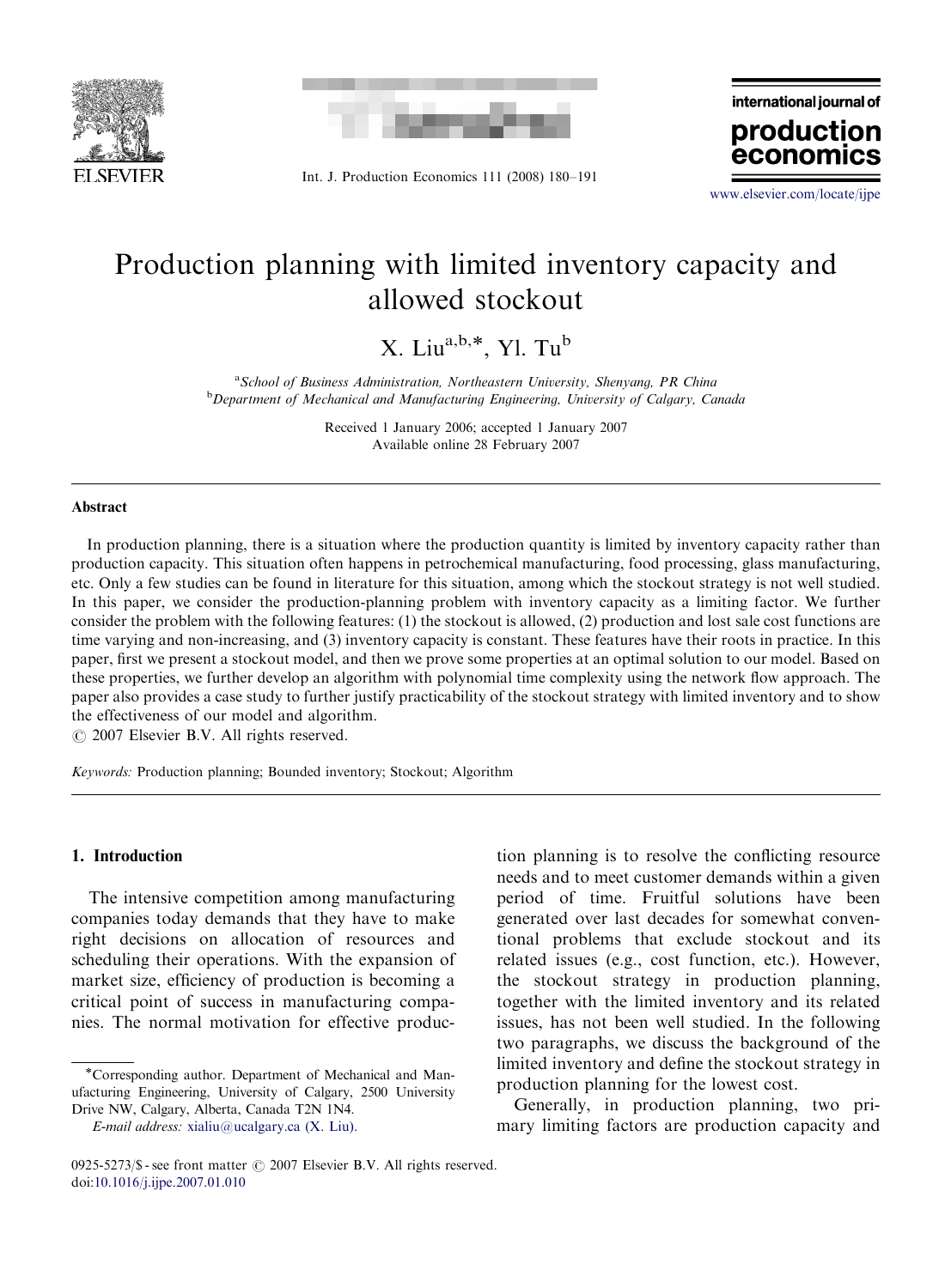inventory capacity, of which the former is more popular and well discussed. However, in many process industries such as paper manufacturing, petrochemical manufacturing, food processing, and pharmaceutical manufacturing, inventory capacity may become a limiting factor. For example, in the refinery industry, production is usually with sufficiently high capacity (due to a relative stability in both equipment and skills) and hence, customer demands for the petrochemical products are usually restricted by their sizes of oil tanks or barrels (in other words by inventory or storage capacity). There are a couple of other situations that production is not able to meet customer demands. These situations include (1) the setup and production costs are too high and/or (2) the product holding and storage costs (assuming that products need to be held in storage for a while) are too high. When meeting of customer demands is controlled under the limit of inventory capacity, we call this situation limited or bounded inventory capacity.

It is known that in production planning two primary goals are meeting customer demands and having the lowest cost. These two goals may not always be consistent. For example, an increase in the inventory level can certainly maximize the meeting of customer demands, but the holding cost may be too high, leading that the total cost is not the lowest one. Therefore, from the cost point of view, customer demands may not be satisfied. The unsatisfied demand means sale loss to a manufacturing company, and this situation in this paper is called stockout. The stockout strategy simply means to allow the stockout situation to happen.

In general, the issue in production planning in which inventory capacity is a limiting factor and there is a stockout situation has not been well addressed in literature, though this issue makes sense in practice. In this paper, we will discuss this issue. For simplicity, we name this issue production planning with limited inventory capacity and allowed stockout (PPLICS). We will further consider that demands and costs with PPLICS are timevarying (non-increasing) functions.

The remainder of this paper is organized as follows. In Section 2, we will review related work along with a further introduction to some background of PPLICS. In Section 3, a model for PPLICS will be formulated. In Section 4, some properties of the model will be presented. Based on these properties, a polynomial time complexity algorithm is proposed in Section 5. In Section 6, a case study for a real-life problem in a refinery company by using the proposed approach is presented. Finally, in Section 7 a conclusion is drawn along with a discussion of future research.

### 2. Related work

The capacity production-planning (CPP) problem can be described as follows. For a finite time horizon  $T$ , there are  $T$  periods from 1 to  $T$ , denoted by t  $(t = 1,2,...,T)$ . In any production period t, there is a dynamic demand. This demand must be satisfied by one or more of the following strategies: (1) production; (2) inventory; (3) backlogging; (4) outsourcing; and (5) sale loss. Note that there are limits, respectively, on production, inventory, backlogging, outsourcing, and sale loss levels. Furthermore, five kinds of costs must be taken into account: production cost (including setup cost), holding cost, backlogging cost, outsourcing cost, and sale loss cost. There are two kinds of capacity limits: (1) production capacity and (2) inventory capacity. When a production planning takes production capacity as a limiting factor, it is called *capacitated* production planning, and when a production planning takes inventory capacity as a limiting factor, it is called production planning with limited inventory capacity or bounded inventory (see also previous discussion). The objective of CPP is to determine periods and quantities supplied during these periods with the objective of minimizing the total cost aggregated from the five kinds of costs over the definite time horizon T.

In literature, the following four families of models are proposed, corresponding to the five strategies mentioned before.

- $\bullet$  Models without backlogging: Each demand  $d_i$ must be entirely delivered at period  $t$  by production and/or inventory.
- Models with backlogging: Each demand  $d_t$  must be entirely delivered at a time period later than  $t$ at the expense of backlogging cost. In other words, each demand must be satisfied by production and/or inventory from previous periods and/or from subsequent periods.
- $\bullet$  Lost sale models: There are two kinds of lost sale models, stockout models and conservation models. In stockout models, the demand does not have to be entirely met in all periods. Unmet demands